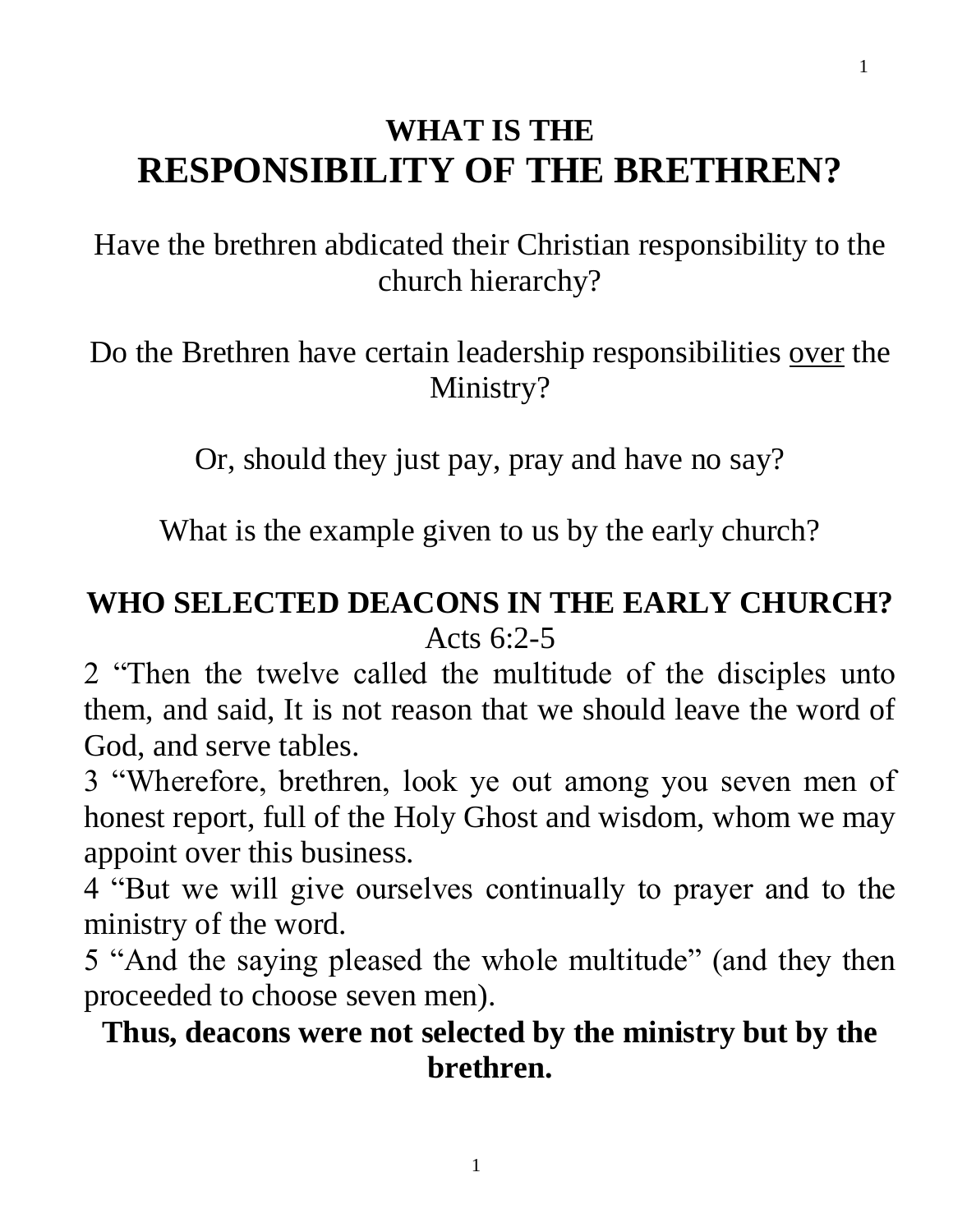#### **A DIRE WARNING**

# **An easy way to sin, and destroy a congregation**

Leviticus 19:16 AMP

"You shall not go up and down as a dispenser of gossip and scandal among your people, nor shall you [*secure yourself by false testimony or by silence* and] endanger the life of your neighbor. I am the Lord"

 $\Box$ 

### **But, what are we to do when problems arise among the brethren?**

#### **THESE ARE THE WORDS OF CHRIST**

Matthew 18:15-20 AMP

15 "If your brother wrongs you, go and show him his fault, between you and him privately. If he listens to you, you have won back your brother.

16 "But if he does not listen, take along with you one or two others, so that every word may be confirmed and upheld by the testimony of two or three witnesses.

17 "If he pays no attention to them [refusing to listen and obey], tell it to the church; and if he refuses to listen even to the church, let him be to you as a pagan and a tax collector"

### **Thus, the church (the body of believers) not the ministry is to settle disputes among the brethren.**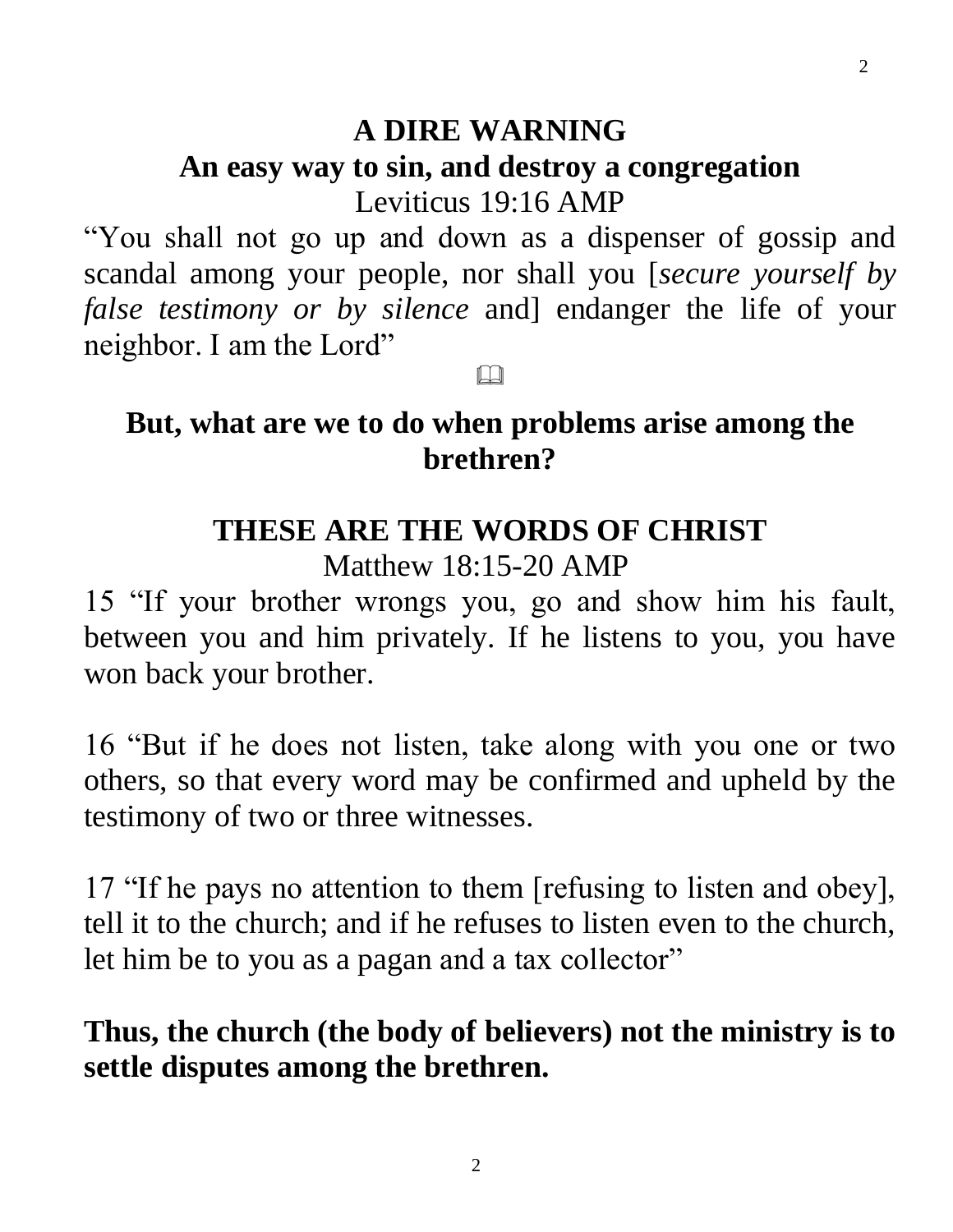Many very important decisions, guided and based on God's word, are to be made by the church body.

18 "Truly I tell you, (*who is he talking to?*) whatever you forbid and declare to be improper and unlawful on earth must be what is already forbidden in heaven, and whatever you permit and declare proper and lawful on earth must be what is already permitted in heaven." *(God's ordinances are to be our guide NASU & Amp).*

### **Did he mention a church official, a bishop, a pastor general, or a pope?**

 $\Box$ 

19 "Again I tell you, if two of you on earth agree (harmonize together, make a symphony together) about whatever [anything and everything] they may ask, it will come to pass and be done for them by My Father in heaven.

20 "For wherever two or three are gathered (drawn together as My followers) in (into) My name, there I AM in the midst of them."

# **No church hierarchy mentioned here either. Christ is talking to you.**

 $\Box$ 

#### **WHAT ARE WE PREPARING OURSELVES FOR?** I Corinthians 6:2-5

2 "Do ye not know that the saints shall judge the world? And if the world shall be judged by you, are ye unworthy to judge the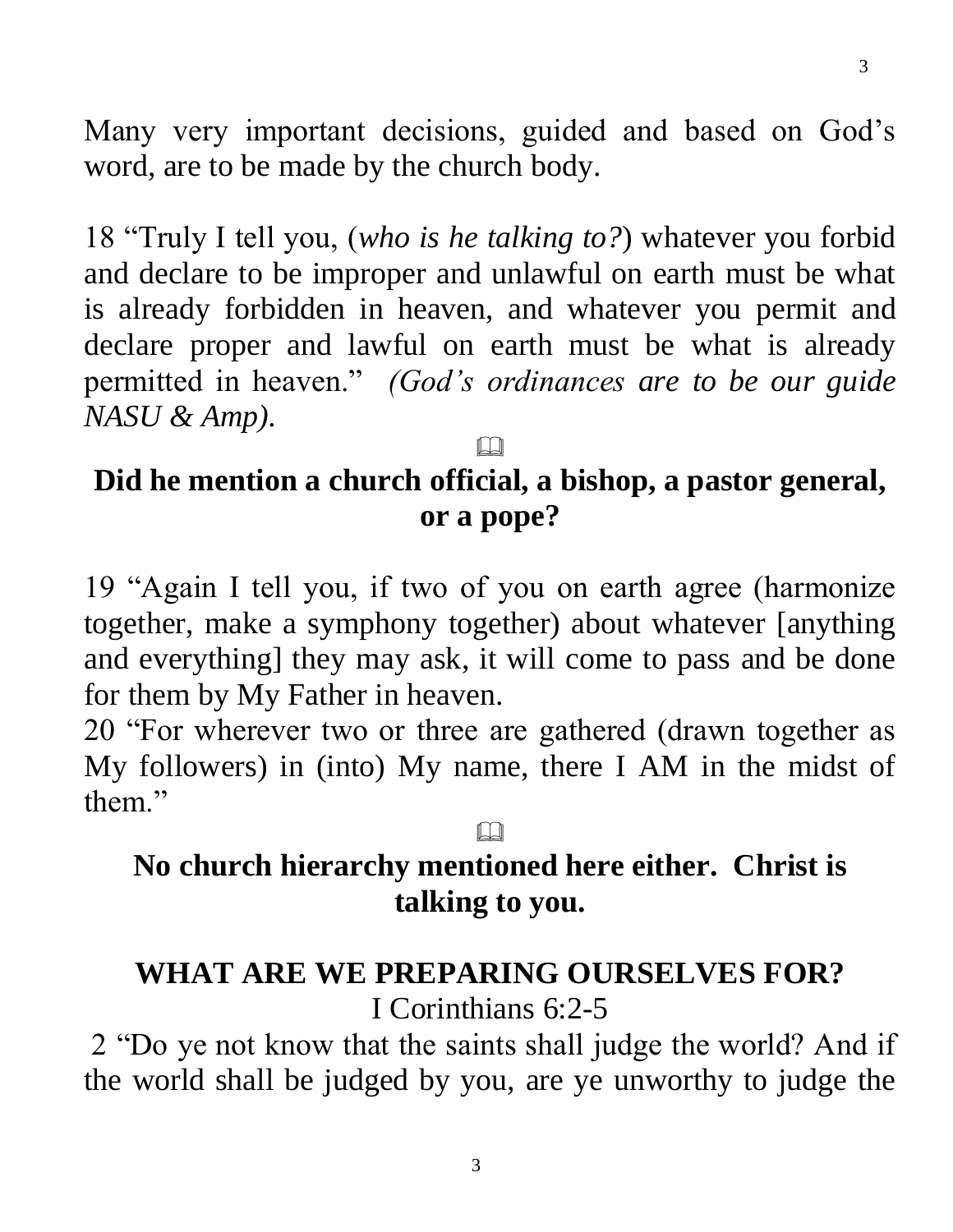smallest matters?" *Notice He did not say the Ministry, the Priests or church hierarchy.* 

4

3 "Know ye not that we shall judge angels? How much more things that pertain to this life?

4 "If then ye have judgments of things pertaining to this life, set them to judge who are least esteemed in the church." (How would you like to be judged like that?)

5 "I speak to your shame. Is it so, that there is not a wise man among you? No, not one that shall be able to judge between his brethren?"

But doesn't the Bible tell us not to judge? Yes, but this is often wrongly used to compromise sin in the church. Matthew 7:1-5 warns us not to judge hypocritically, but John 7:24 explains, "Judge not according to the appearance, but judge righteous judgment." KJV.

*Brethren not just the ministers are to judge, but neither should condemn.*

### **WHO IS RESPONSIBLE FOR YOUR SALVATION?** Philippians 2:12-16 KJV

12 "Wherefore, my beloved, as ye have always obeyed, not as in my presence only, but now much more in my absence, work out your own salvation with fear and trembling.

13 "For it is God which worketh in you both to will and to do of his good pleasure.

4

14 "Do all things without murmurings and disputings: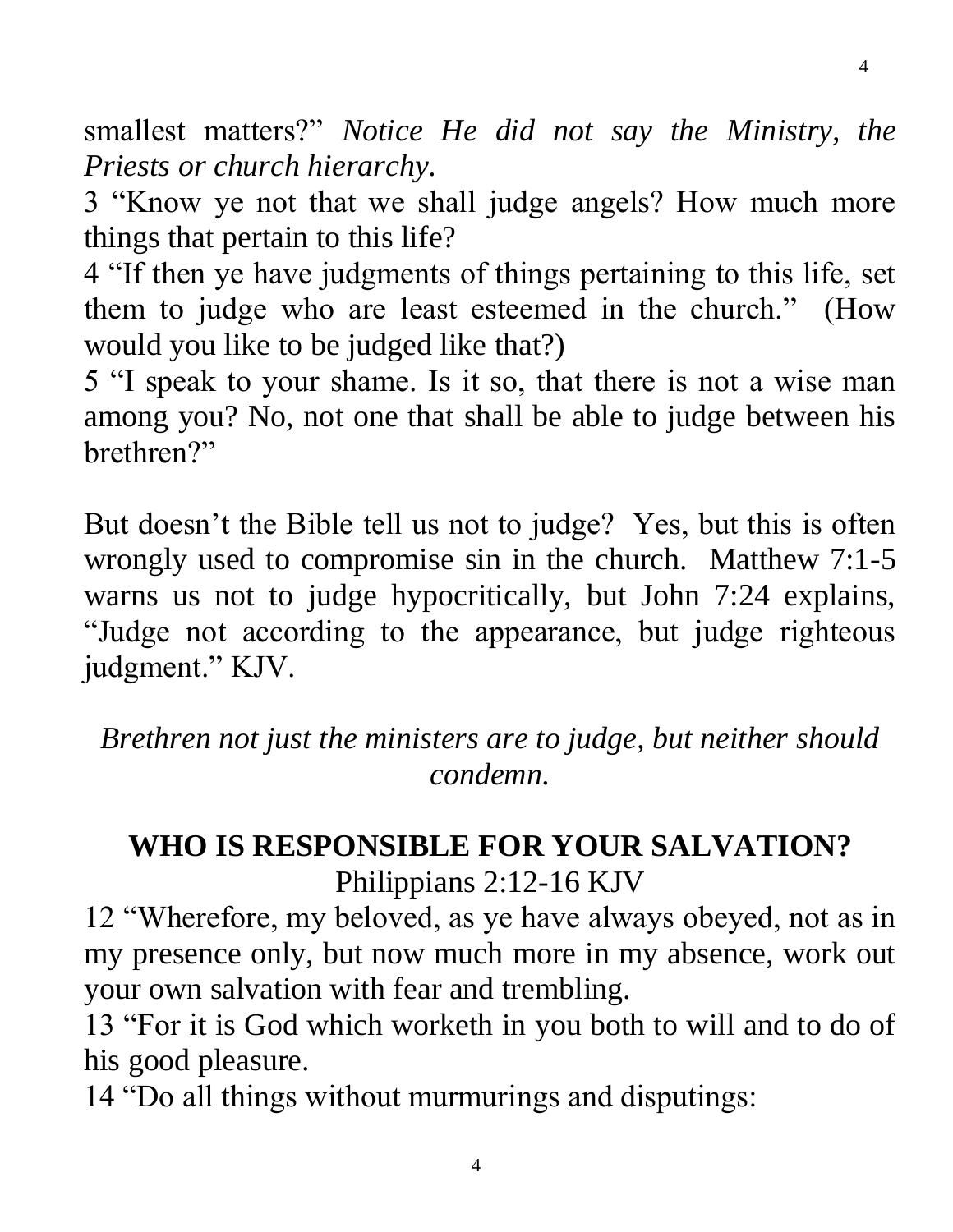15 "That ye may be blameless and harmless, the sons of God, without rebuke, in the midst of a crooked and perverse nation, among whom ye shine as lights in the world."

5

 $\Box$ 

### **Not a priest, minister, or any other man, but you!** Galatians 6:4-8

4 "But let every man prove his own work, and then shall he have rejoicing in himself alone, and not in another.

5 "For every man shall bear his own burden.

7 "Be not deceived; God is not mocked: for whatsoever a man soweth, that shall he also reap.

8 "For he that soweth to his flesh shall of the flesh reap corruption; but he that soweth to the Spirit shall of the Spirit reap life everlasting."

*It has been well said,* "*Your actions speak so loud I can't hear what you say."*

### **Our responsibility is to learn to digest the solid food of the word of God.**

Hebrews 5:14

"But solid food is for full-grown men, for those whose senses and mental faculties are trained by practice to discriminate and distinguish between what is morally good and noble and what is evil and contrary either to divine or human law."

 $\Box$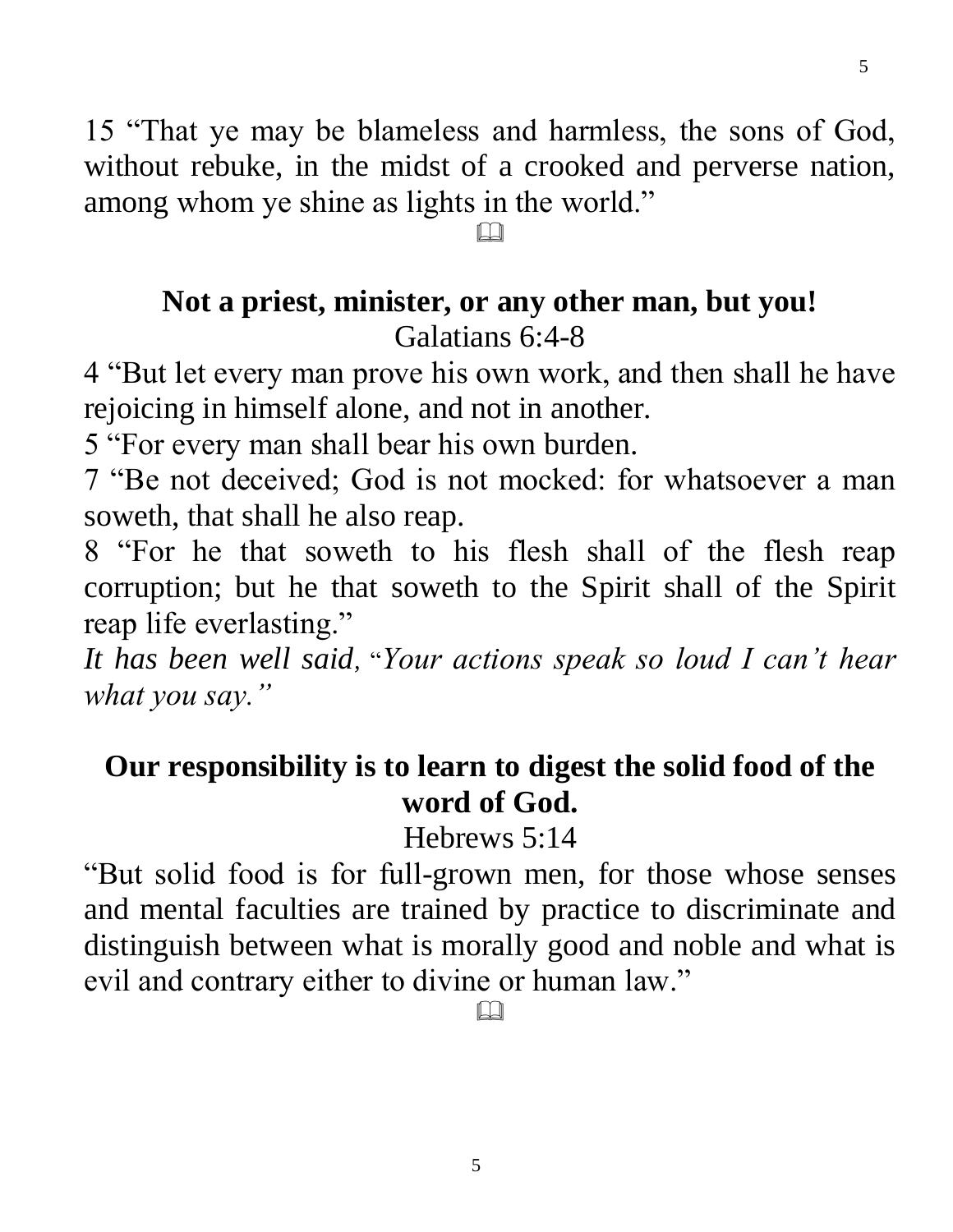#### **WHEN SHOULD WE NOT FOLLOW A LEADER?** Isaiah 8:20

"To the law and to the testimony: if they speak not according to this word, it is because there is no light in them."

*Have you ever heard someone say the law has been done away, nailed to the cross? This is a total misunderstanding of Colossians 2:14*, *and there is no light in them that say it.*

### I Corinthians 11:1-3

1 "Be ye followers of me, even as I also am of Christ.

2 "Now I praise you, brethren, that ye remember me in all things, and keep the ordinances, as I delivered them to you.

3 "But I would have you know, that the head of every man is Christ; and the head of the woman is the man; and the head of Christ is God."

M

*Did you notice that Paul is not mentioned in here anywhere? What about a Minister, Priest, or even some great charismatic personality? But only as they follow Christ!* 

### **CHARGES AGAINST THE MINISTRY**

I Timothy 5:19-22 AMP

19 "Listen to no accusation against an elder unless it is confirmed by the testimony of two or three witnesses.

20 "As for those who are guilty and persist in sin, rebuke and admonish them in the presence of all, so that the rest may be warned and stand in wholesome awe and fear*."*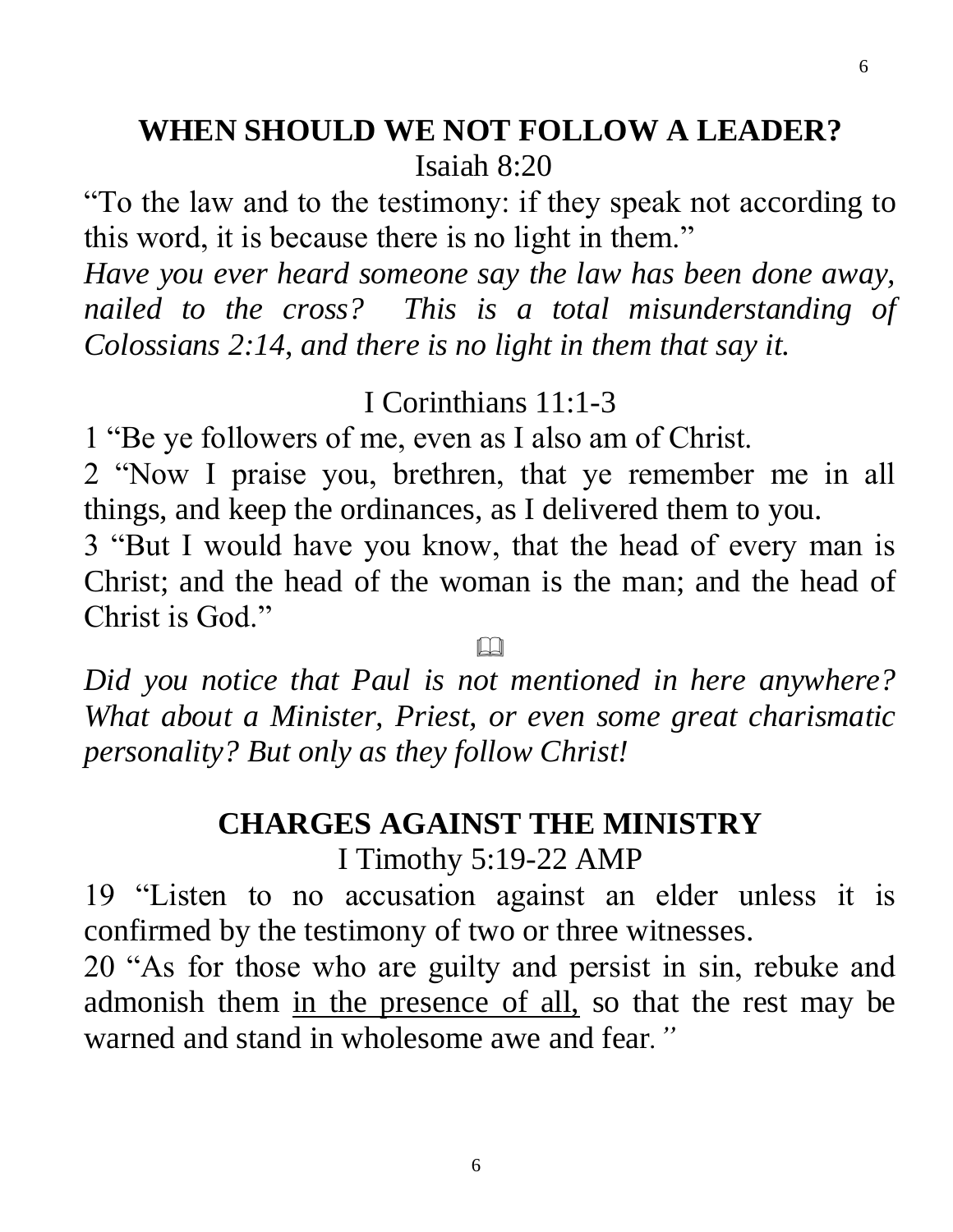*Some denominations just quietly transfer them, also often done by the church hierarchy with little or no input from the laity.*

21 "I solemnly charge you in the presence of God and of Christ Jesus and of the chosen angels that you guard and keep [these rules] without personal prejudice or favor, doing nothing from partiality."

*Have you ever seen favoritism among the church hierarchy?* 

22 "Do not be in a hurry in the laying on of hands [giving the sanction of the church too hastily in reinstating expelled offenders or in ordination in questionable cases], nor share or participate in another man's sins; keep yourself pure."

#### $\Box$

### **WHAT SHOULD YOU DO WHEN A MEMBER REFUSES TO QUIT SINNING?**

I Corinthians 5:4-5:

4 "In the name of our Lord Jesus Christ, when ye are gathered together, and my spirit, with the power of our Lord Jesus Christ, 5 "To deliver such an one unto Satan for the destruction of the flesh, that the spirit may be saved in the day of the Lord Jesus." *Again, it was the congregation that acted.*

#### **DO NOT SEEK TITLES**

Matthew 23:8-12 AMP

8 "But you are not to be called rabbi (teacher), for you have one Teacher and you are all brothers.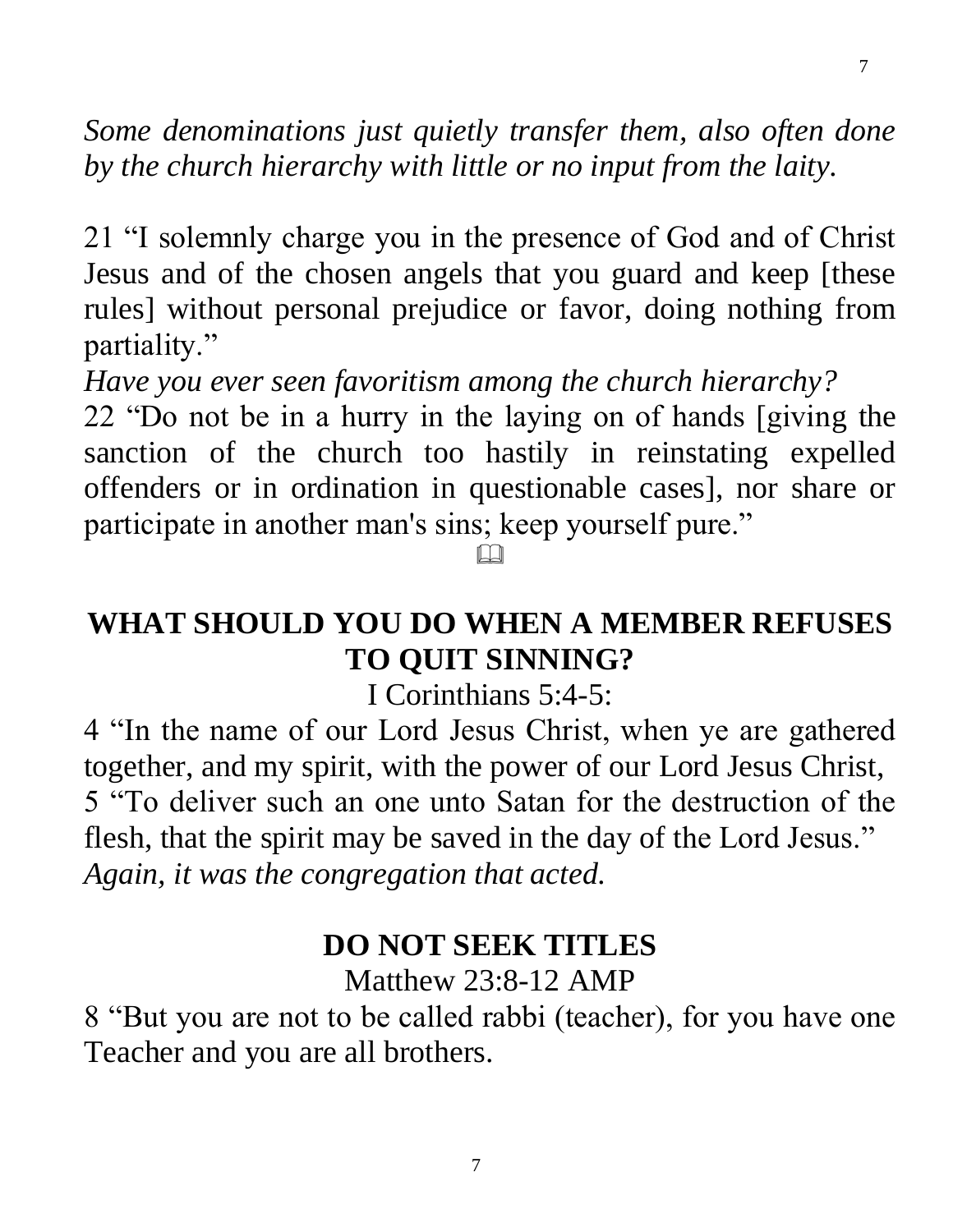9 "And do not call anyone [in the church] on earth father, for you have one Father, Who is in heaven.

10 "And you must not be called masters (leaders), for you have one Master (Leader), the Christ.

11 "He who is greatest among you shall be your servant." *Humility, the key to greatness!*

### **OUR PERSONAL INVITATION TO GO DIRECTLY TO GOD:**

Hebrews 4:16

"Therefore let us draw near with confidence to the throne of grace, so that we may receive mercy and find grace to help in time of need."

Hebrews 10:19-20

"Having therefore, brethren, boldness to enter into the holiest by the blood of Jesus,

By a new and living way, which he hath consecrated for us, through the veil, that is to say, his flesh."

The holiest is where only the High Priest could go, as that represented the very throne of God here on earth. When the veil was ripped from top to bottom, it symbolized our invitation to approach the throne of grace individually and personally with no one in between. Obviously, God has a high regard for his church member's intelligence and abilities, and holds them to a much higher standard and responsibility than we may have thought.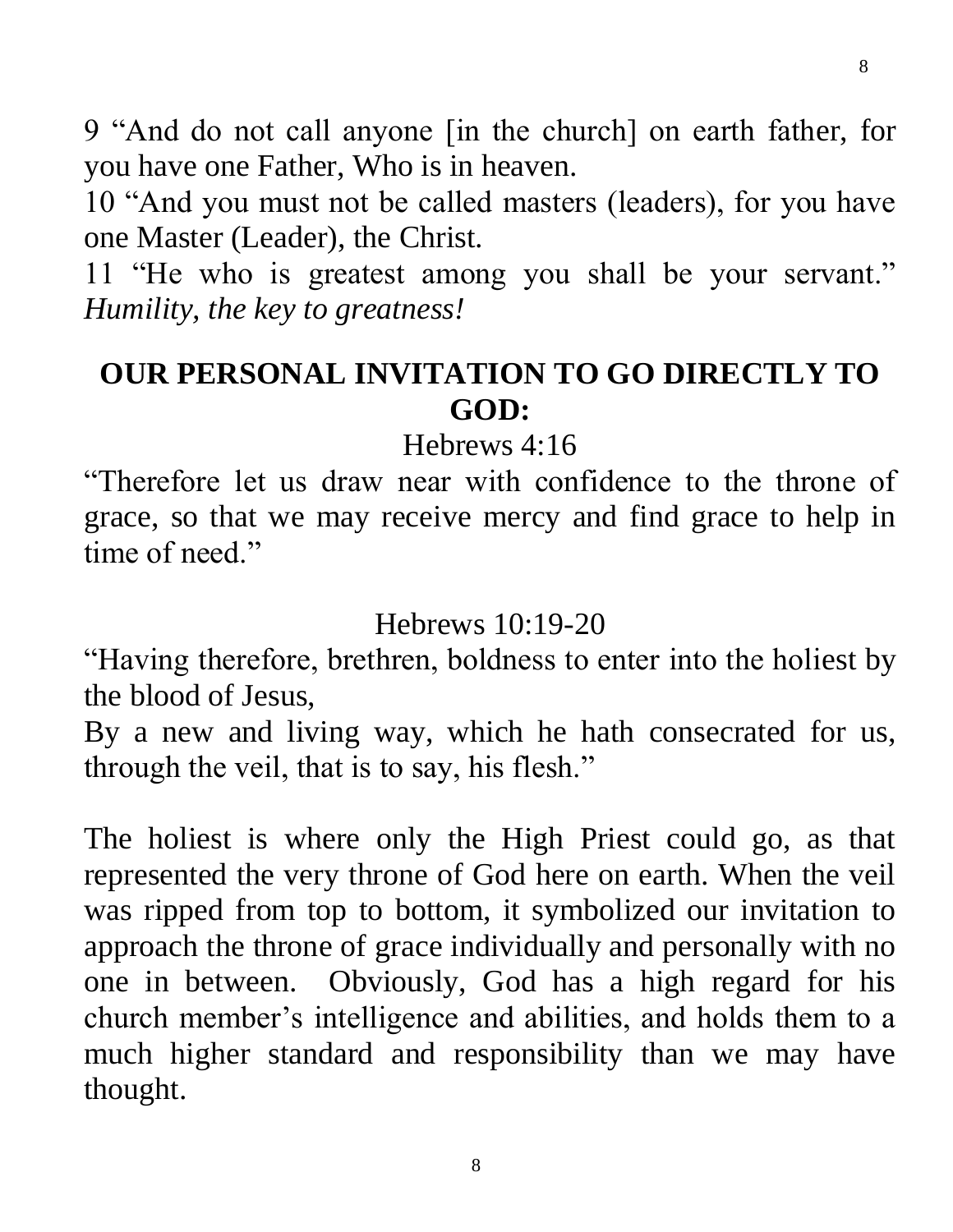Collectively the members have been given a lot of responsibility, proving that the whole is greater than the sum of its parts. That's called value added and proves that two plus two can sometimes equal five, which explains the effectiveness of group prayer, as when the church prayed for Peter when he was bound in prison (Acts 12:7-17).

Every member is expected, and has a responsibility, to develop his God given talents and abilities, and to help and encourage others to do the same.

### **WHAT IS THE DOCTRINE OF THE NICOLAITANES THAT GOD HATES?**

To the church at Ephesus God says:

"But this thou hast, that thou hatest the deeds of the Nicolaitanes, which I also hate" (Rev. 2:6).

Also, to the church at Pergamos:

"So hast thou also them that hold the doctrine of the Nicolaitanes, which thing I hate" (Rev. 2:15).

It is generally understood that Nico = lord over, or power over. Laity  $=$  people. Therefore, we could assume that it would apply to those who would place themselves between the laity (people) and God. Preaching another gospel and/or exerting a power over the people that is not theirs to exert. This is a common problem in many organizations, denominations, and even some congregations.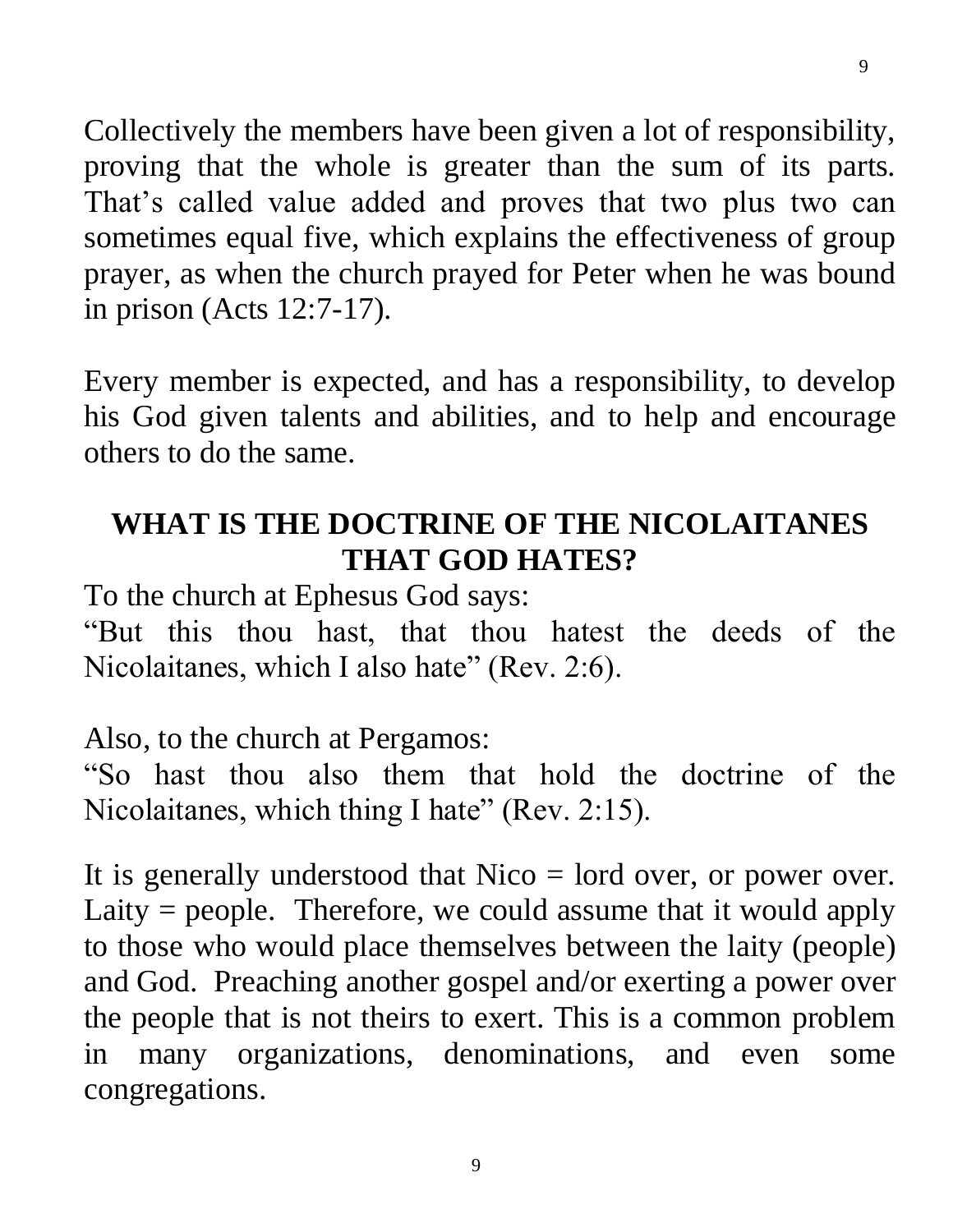No man should set himself up as the "*anointed"* go-between, or mediator, or to stand in any way between God and man. Jesus Christ is the only mediator between God and man (I Tim. 2:5). You have direct access to the Father through Christ so why would you go to another to get to Christ when it was He who died for you?

10

Are the Brethren always right? No, but history has shown that the church hierarchy has often been wrong and is capable of much more damage.

## **WHO IS THE HEAD OF GOD'S CHURCH?**

Colossians 1:18

"And HE is the HEAD of the BODY, the CHURCH: who is the beginning, the firstborn from the dead; that in all things HE might have the preeminence."

### **No man should ever claim himself to be the head of God's Church. Christ is the head! We are all servants.**

Del Leger, Pastor, Christian Church of God, Grand Junction, Co. www.ccofgod.org (970) 249-6857, [dlleger@montrose.net,](mailto:dlleger@montrose.net) ©1/21/06

Other study guides of interest: ANSWERS TO THOSE WHO HAVE CREPT IN UNAWARES HAS TRADITIONAL CHRISTIANITY LOST ITS WAY LET'S TALK ABOUT THE DOCTRINES OF CHRIST OLD AND WORN OUT EXCUSES AGAINST GOD'S SABBATH SELF RIGHTIOUSNESS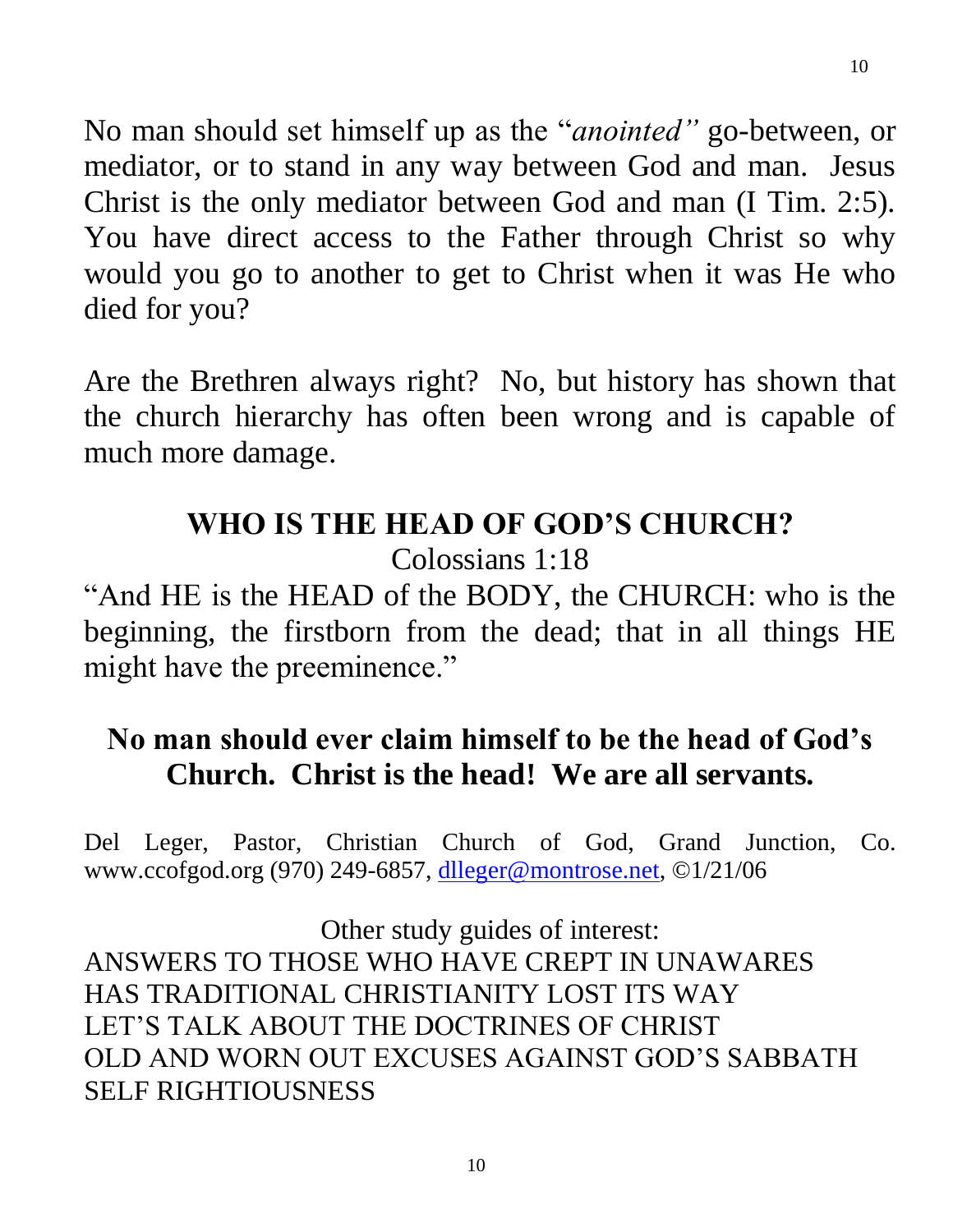# **Some words from God to keep in mind** II Timothy 4:3-5:

3 "For the time will come when they will not endure sound doctrine; but after their own lusts shall they heap to themselves teachers, having itching ears;

4 "And they shall turn away their ears from the truth, and shall be turned unto fables.

5 "But watch thou in all things, endure afflictions, do the work of an evangelist, make **full proof** of thy ministry."

## II Peter  $2:1-3:$

1 "But there were false prophets also among the people, even as there shall be false teachers among you, who privily shall bring in damnable heresies, even denying the Lord that bought them, and bring upon themselves swift destruction.

2 "And many shall follow their pernicious ways; by reason of whom the way of truth shall be evil spoken of.

3 "And through covetousness shall they with feigned words make merchandise of you: whose judgment now of a long time lingereth not, and their damnation slumbereth not."